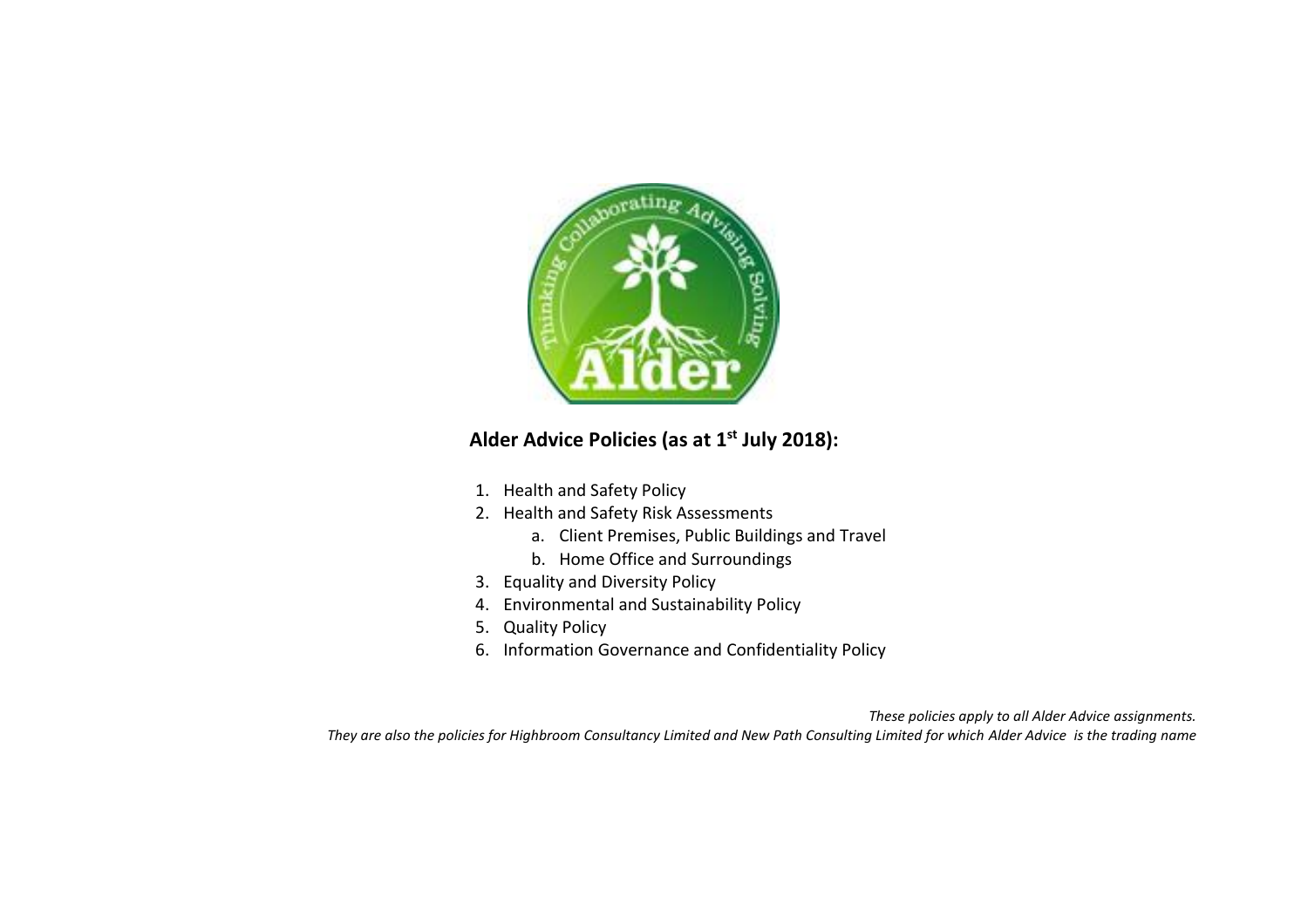

### **Alder Advice Health and Safety Policy**

Alder Advice is consortium of independent advisers; each working as sole traders or through limited liability companies employing less than three staff. Together we have agreed that each consortium member will commit to Alder Advice's Health and Safety policy, as well as having and working to our own individual/company Health and Safety policies.

The purpose of this policy is to:

- Prevent accidents and cases of work related ill health and provide adequate control of health and safety risks arising from Alder Advice work activities
- Provide adequate training to ensure Alder Advice members are competent to do their work on consortium assignments.
- Engage and consult with Alder Advice members on day to day health and safety conditions and provide advice and supervision on occupational health
- Implement emergency procedures evacuation in the event of a fire or significant incident whilst engaged on Alder Advice projects.
- Maintain safe and healthy working conditions, provide and maintain plant, equipment and machinery, and ensure safe storage/use of substances

Alder Advice's peer network will act as a vehicle for increasing our awareness of the Health and Safety risks associated with our activities, both as individuals and in our work together.

Oversight of compliance with Alder Advice's Health and Safety performance is the responsibility of our two founders and coordinating members, Rob Griffiths and Dan Short.

Our work is carried out in our customers' premises, public buildings, such as hotels, or in our own home offices. Our work also involves extensive travel.

- In customer premises and public buildings we are reliant on the site's health and safety policies and arrangements. We will comply fully with these and familiarize ourselves with emergency procedures, taking directions from local staff as necessary.
- In our home offices we will ensure that we follow the guidance in the Health and Safety Executive publication, "Homeworking: Guidance for Employers and Employees". These include:
	- o Completing a risk assessment
	- o Manual handling of loads
	- o Using electrical equipment for work at home
	- o Slips, trips and falls
	- o Using work equipment at home
	- o Using substances and materials for work at home
	- o Working with VDUs
	- o First Aid
	- o Compliance with Reporting of Injuries, Diseases and Dangerous Occurrences Regulations 1995 (RIDDOR 95)
- Whilst travelling or staying away from home comply with our actions identified to manage the risks identified in our risk assessment.

Alder Advice will periodically review this policy and all associated risk assessments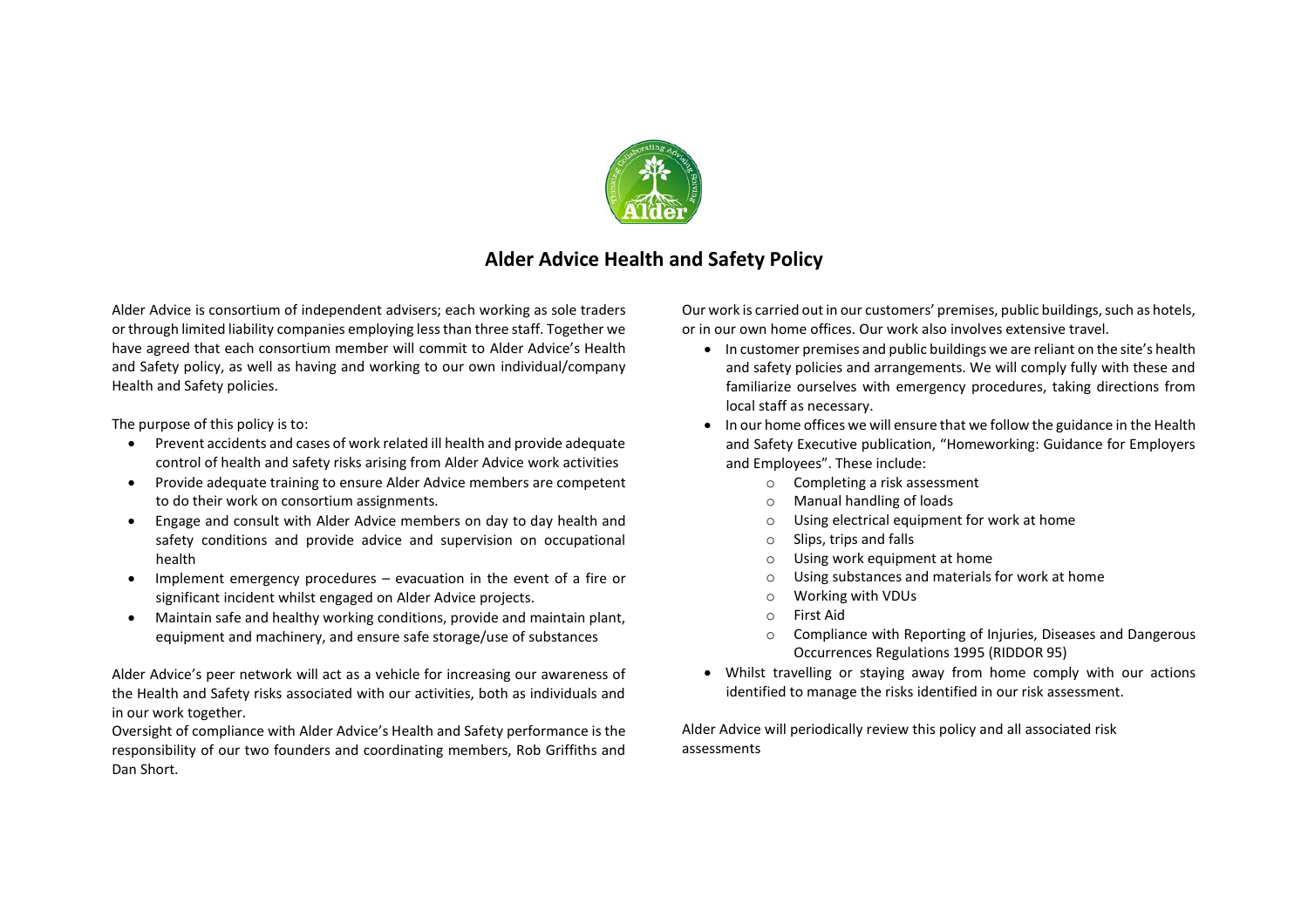

# **Alder Advice Health and Safety Risk Assessment – Client Premises, Public Buildings and Travel**

| What are the hazards?                                                              | Who might be harmed and<br>how?                                                                   | What are you already doing?                                                                                                                                                                  | What further<br>action is<br>necessary? | Action<br>by who? | Action<br>by<br>when? | Done.   |
|------------------------------------------------------------------------------------|---------------------------------------------------------------------------------------------------|----------------------------------------------------------------------------------------------------------------------------------------------------------------------------------------------|-----------------------------------------|-------------------|-----------------------|---------|
| Fire on client premises or<br>public building used during<br>Alder Advice business | Advisers- Injury or death by<br>smoke inhalation or burning                                       | Take all normal precautions when working in office<br>premises and meeting venues. Identify escape routes.<br>Familiarise with local procedures and comply with<br>these.                    | Continue as<br>described.               | Adviser           | On-<br>going          | Monitor |
| Road traffic accident                                                              | Advisers - may be injured<br>while travelling on business.                                        | When driving, allow plenty of time, including planned<br>breaks. Stop and rest if tired. Don't use the phone whilst<br>walking or driving.                                                   | Continue as<br>described.               | Adviser           | $On-$<br>going        | Monitor |
| Injury as a result of severe<br>weather conditions                                 | Advisers - stranded in<br>winter conditions or injured<br>through wind/flood related<br>incidents | Check before travelling. Cancel meetings if severe<br>weather warnings in force. Carry emergency equipment<br>and supplies when travelling by car.                                           | Continue as<br>described.               | Adviser           | On-<br>going          | Monitor |
| Assault whilst travelling<br>alone                                                 | Advisers - personal injury                                                                        | Use approved taxis or safe public transport when in<br>unfamiliar places. Carry personal alarms, according to<br>personal preference.<br>Exercise caution when booking accommodation.        | Continue as<br>described.               | Adviser           | On-<br>going          | Monitor |
| Injury as a result of heavy<br>luggage                                             | Advisers - muscular-skeletal<br>injuries                                                          | Use suitable luggage. Minimise weight of equipment<br>carried, for example, by reducing volume of papers<br>transported and choice of portable equipment. Use of<br>taxis where appropriate. | Continue as<br>described.               | Adviser           | $On-$<br>going        | Monitor |
| Trips, slips and falls                                                             | Advisers - personal injury                                                                        | Wear suitable footwear.<br>Don't use phone whilst walking.<br>Choose well lit routes.                                                                                                        | Continue as<br>described.               | Adviser           | On-<br>going          | Monitor |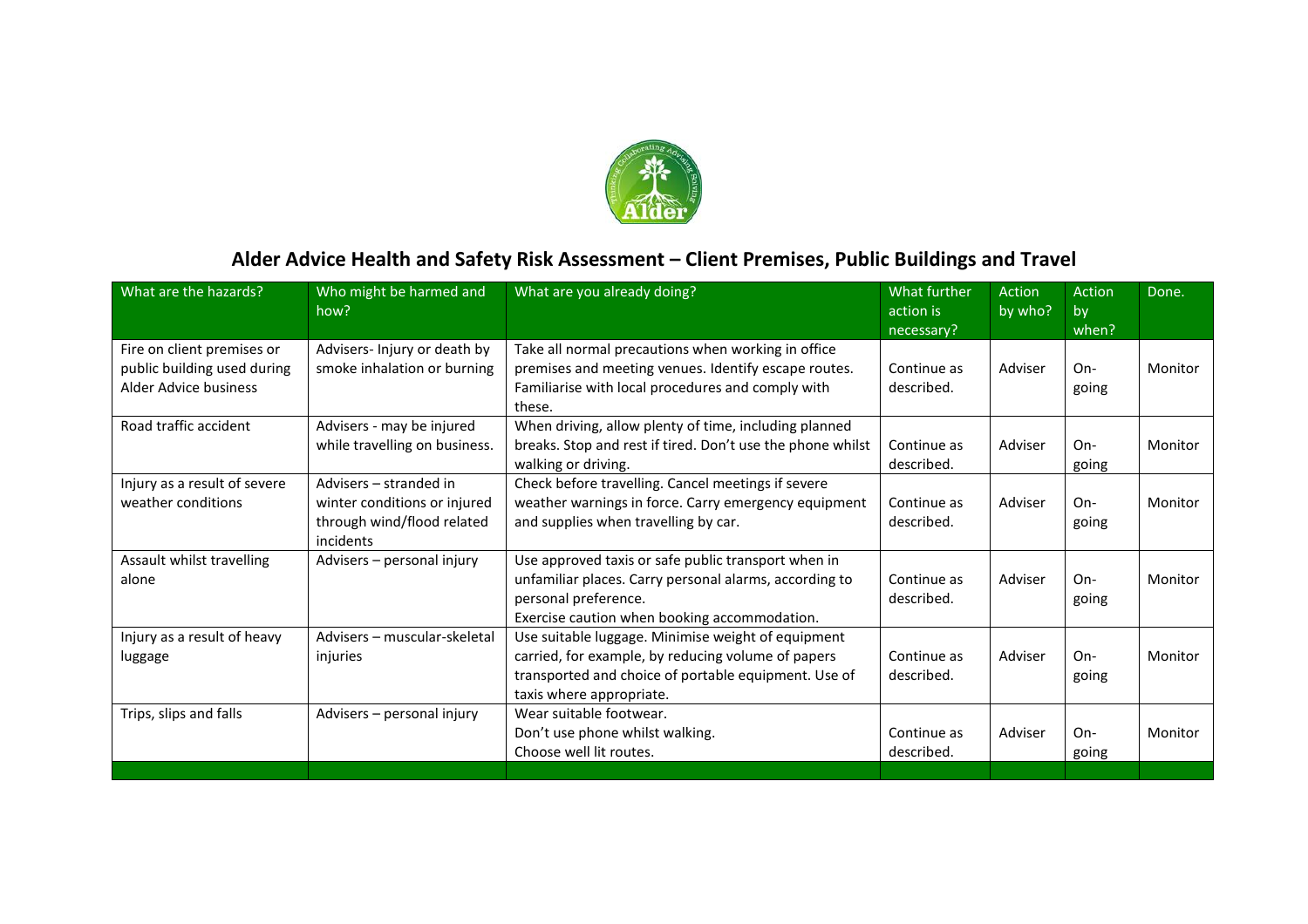

# **Alder Advice Health and Safety Risk Assessment – Home Office and Surroundings**

| What are the hazards? | Who might be harmed and<br>how?                                                                                       | What are you already doing?                                                                                                                                                                                                          | What further action is<br>necessary? | Action by<br>who? | Action by<br>when? | Done.   |
|-----------------------|-----------------------------------------------------------------------------------------------------------------------|--------------------------------------------------------------------------------------------------------------------------------------------------------------------------------------------------------------------------------------|--------------------------------------|-------------------|--------------------|---------|
| Slips and trips       | Advisers, family members and<br>visitors may be injured if they<br>trip over objects or slip on<br>spillages.         | General good housekeeping.<br>All areas well lit, including stairs.<br>No trailing leads or cables.<br>Advisers to keep work areas clear of<br>tripping hazards, office tidied<br>regularly.                                         | Continue as described.               | Adviser           | Ongoing            | Monitor |
| Fire                  | Advisers, family members and<br>visitors and neighbours if fire<br>starts in the office or domestic<br>accommodation. | All non-essential plugs removed at<br>night. Office plugs and cables<br>rationalised                                                                                                                                                 | Continue as described.               | Adviser           | Ongoing            | Monitor |
| VDU equipment         | Staff may be injured through<br>using poorly designed<br>workstations.                                                | Set up and maintain all<br>workstations in line with<br>recommended safe practice.                                                                                                                                                   | Continue as described.               | Adviser           | Ongoing            | Monitor |
| Electrical equipment  | Advisers, family members and<br>visitors may receive electric<br>shock from malfunctioning<br>equipment.              | Replace or repair any equipment or<br>cables not found to be in safe<br>working order. Until then, mark<br>clearly as out of order and do not<br>use. Do not attempt repair by user<br>other than as directed in the user<br>manual. | Continue as described.               | Adviser           | Ongoing            | Monitor |
|                       |                                                                                                                       |                                                                                                                                                                                                                                      |                                      |                   |                    |         |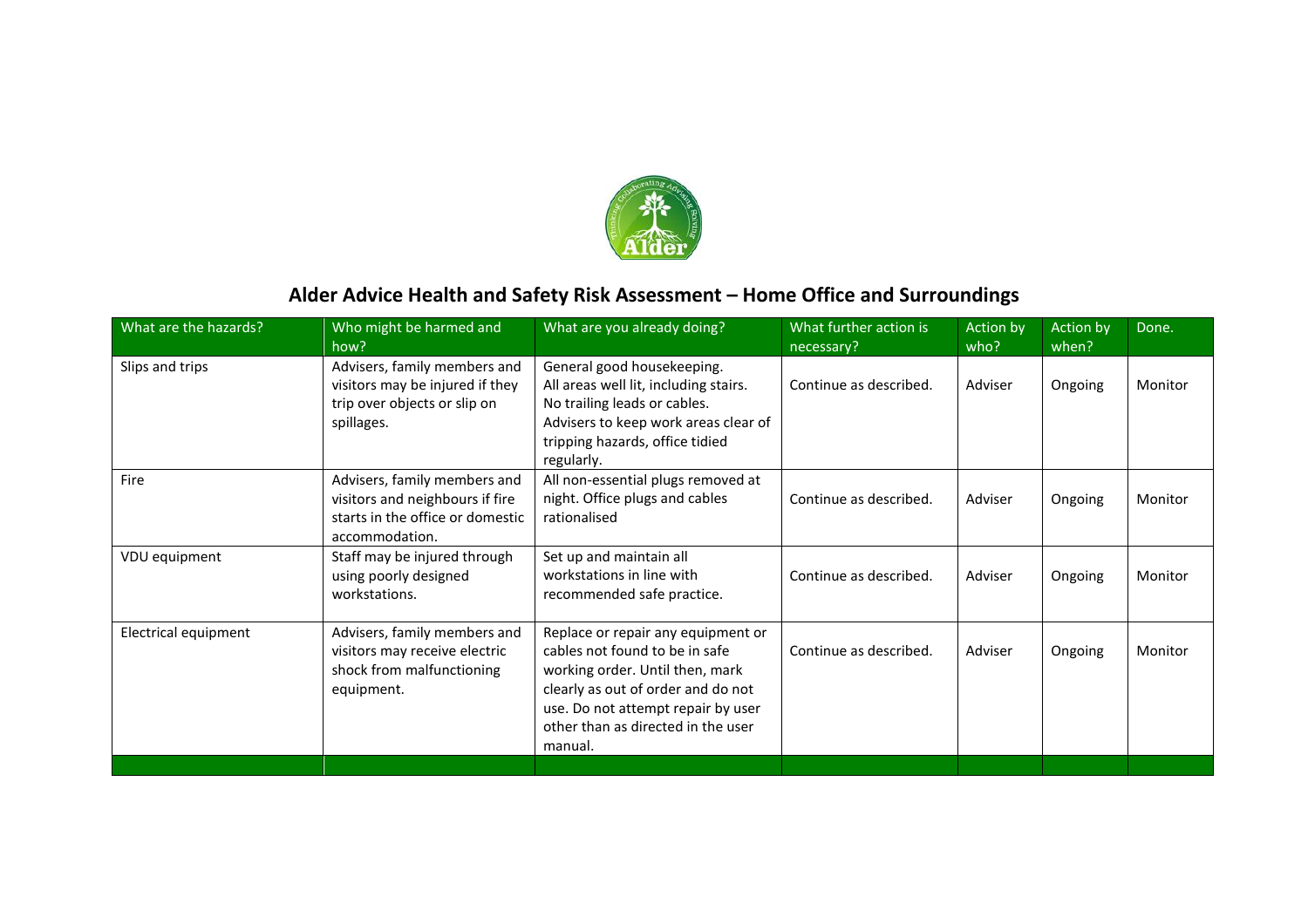

### **Alder Advice Equality and Diversity Policy**

- Alder Advice is consortium of independent advisers, each working as sole traders or through limited liability companies employing less than three staff. Together we have agreed that each consortium member will commit to Alder Advice's equalities policy, as well as having and working to our own individual/company equalities policies.
- Each of us as individuals, and collectively as part of Alder Advice, is committed to challenging discrimination and encouraging diversity. Our aim is to celebrate the differences between people and the strengths that diversity brings. We aspire to demonstrating our respect for all people in our dealings with each other and also with everyone we come into contact with in our personal and professional lives.
- We will not discriminate on grounds of gender, marital status, race, ethnic origin, colour, nationality, national origin, disability, sexual orientation, religion or age. We oppose all forms of unlawful and unfair discrimination and comply will all relevant legislation.
- Alder Advice's peer network will act as a vehicle for increasing our awareness of the equality issues in our activities, for learning about how we better work towards creating a more equal society, free from the effects of damaging discrimination.
- Alder Advice will periodically review this policy and our commitment.

• Oversight of Alder Advice's equality and diversity policy is the responsibility of our two founders and co-ordinating members, Rob Griffiths and Dan Short.

#### **Our commitment:**

- We will strive to create an environment in which individual differences and the contributions of Alder Advice members are recognised and valued.
- Each of us is entitled to a working environment that promotes dignity and respect to all. We will not tolerate any form of intimidation, bullying or harassment.
- We will comply with our clients' own policies on matters of equality and diversity, and actively support and promote those policies as appropriate.
- We will challenge attitudes, behaviour and practices that are not consistent with statutory duties, local policies or our own values where this is necessary.
- We will seek to ensure our services to meet the needs of different groups, including racial, social and faith based groups and people who have mental or physical disabilitie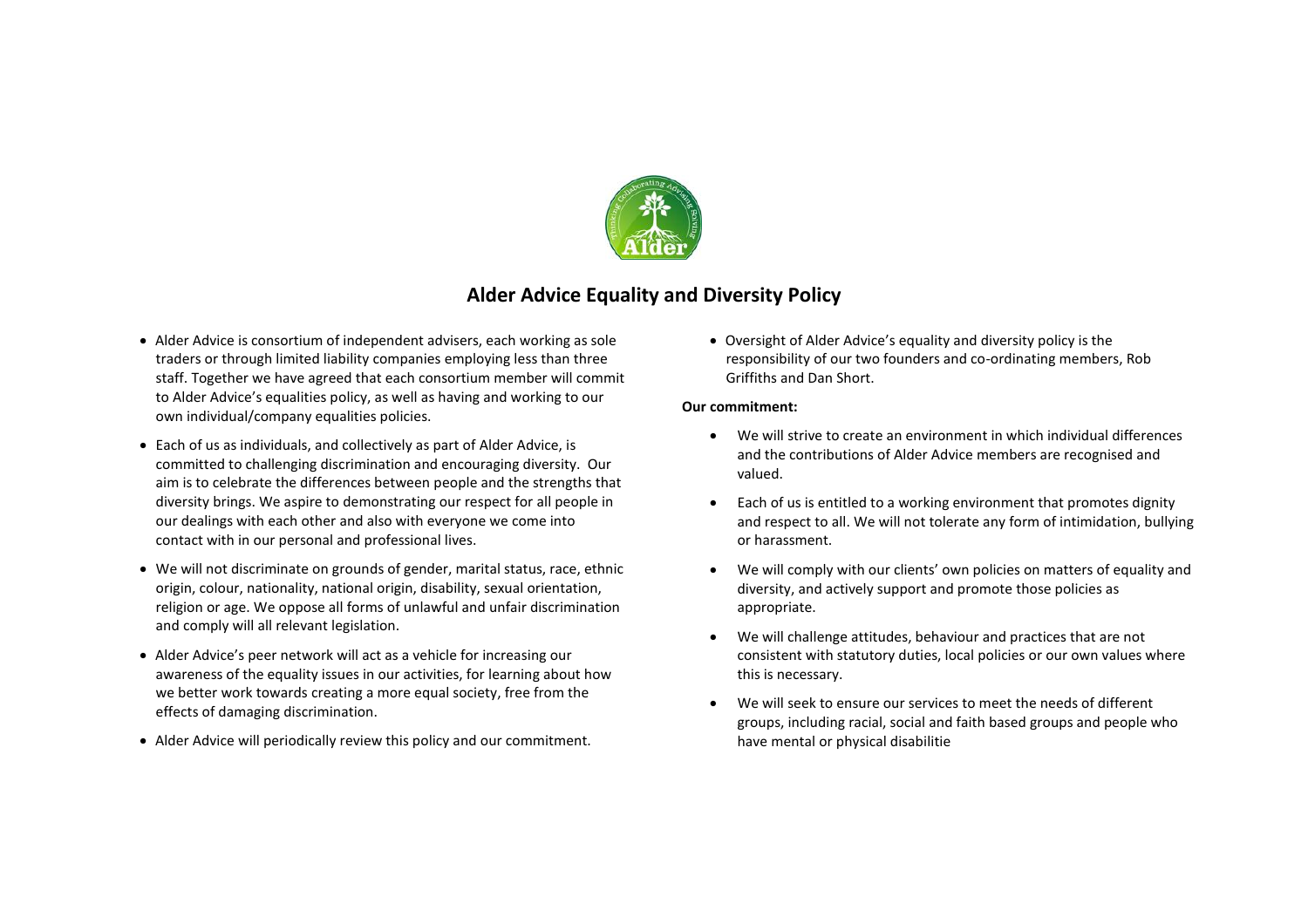

### **Alder Advice Environment and Sustainability Policy**

Alder Advice is consortium of independent advisers, each working as sole traders or through limited liability companies employing less than three staff. Together we have agreed that each consortium member will commit to Alder Advice's environmental policy, as well as having and working to our own individual/company environmental policies.

At Alder Advice we believe that we have a responsibility to care for and protect the environment in which we operate. We are fully committed to improving environmental performance across all of our business activities, and will encourage our business partners and members of the wider community to join us in this effort.

Our tree logo reflects our concern for the environment.

Alder Advice's peer network will act as a vehicle for increasing our awareness of the environmental impact of our activities, for learning about sustainable activity and improving the environmental performance of our collective works, as well as those of individuals within the consortium.

Our environmental policy objectives will be published on our website

Alder Advice has developed a series of action plans to supplement each of our environmental policy objectives.

Oversight of Alder Advice's environmental performance is the responsibility of

our two founders and co-ordinating members, Rob Griffiths and Dan Short.

Alder Advice recognises our key impacts to be in the areas of

- Transport
- Raw material use (principally office supplies)
- Waste generation (principally disposal of office supplies)

We will strive to:

- Adopt the highest environmental standards in all areas of operation, meeting and exceeding all relevant legislative requirements.
- Assess our organisational activities and identify areas where we can minimise impacts
- Minimise waste through careful and efficient use of all materials and energy
- Purchase sustainable products wherever feasible [e.g. recycled, FSC or low environmental impact products and energy from renewable sources]
- Publicise our environmental position
- Encourage Alder Advice consortium members to learn about good environmental practice and encourage employee involvement in environmental action.
- Reduce risks from environmental, health or safety hazards for employees and others in the places we work and live.
- Adopt an environmentally sound transport strategy.
- Aim to include environmental and ethical considerations in investment decisions where appropriate.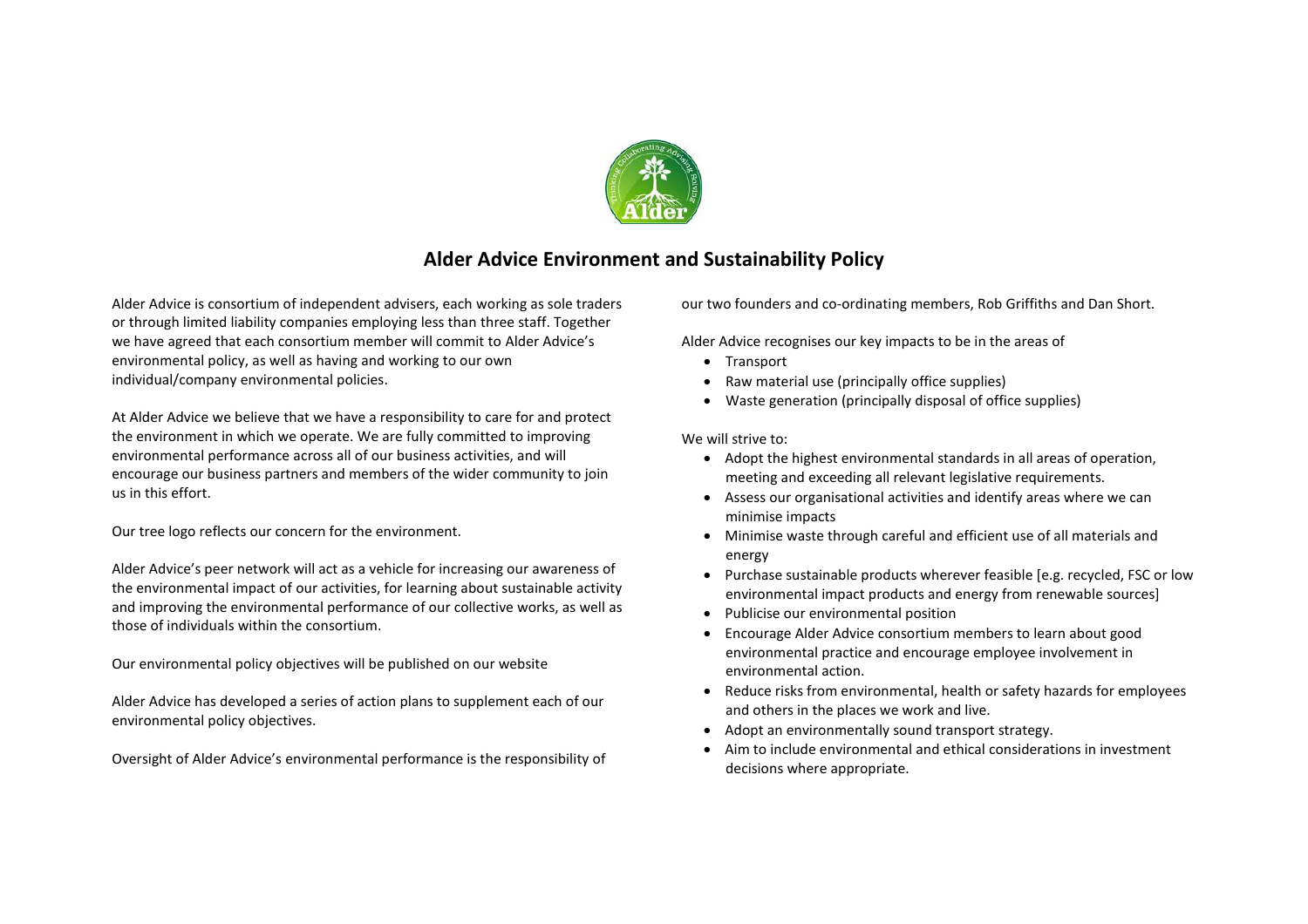- Assist in developing solutions to environmental problems.
- Continually assess the environmental impact of all our operations.

Our environmental policy objectives are:

- 1. Minimise the adverse environmental impact of our business travel. We will do this by:
	- Reducing avoidable travel through use of ICT and other technologies
	- Seeking to maximize our use of public and other sustainable modes of transport

Our target is for 75% of business journeys to be made by public transport.

- 2. Recycle office supplies, for example, ink/toner cartridges, waste paper and batteries whenever possible
- 3. Choose and use environmentally friendly office supplies wherever possible
- 4. Use suppliers committed to sustainability where possible

Alder Advice will periodically review performance and publish these results.

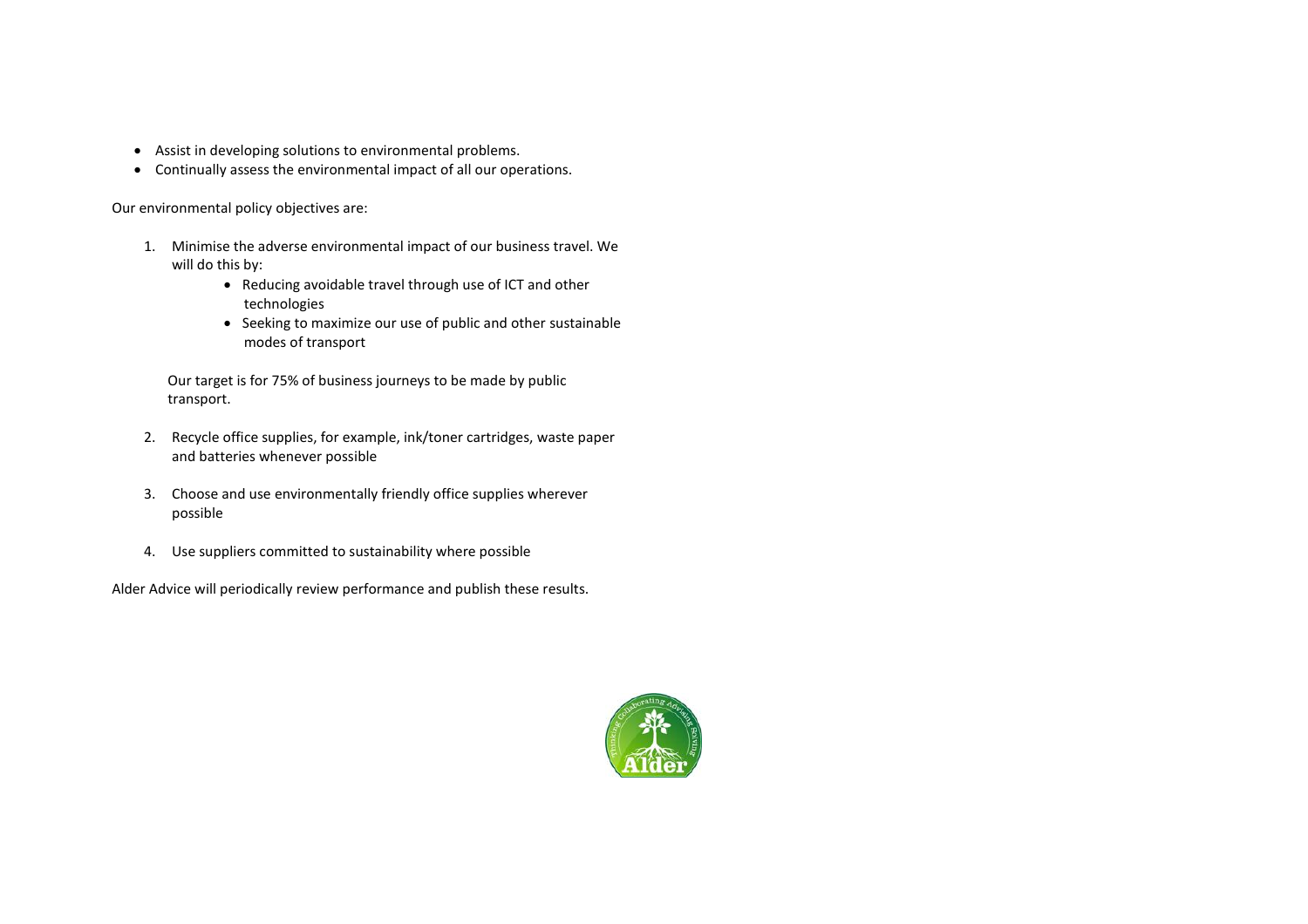### **Alder Advice Quality Assurance Policy**

#### **Our Quality Policy**

- 1. We give the highest priority to ensuring that we deliver only the highest quality of services and advice.
- 2. We expect every team member to take personal responsibility for the standard of their own work and for the performance of the overall project.
- 3. Rob Griffiths and Dan Short, however, have overarching responsibility for quality and are accountable to our customers for the standards achieved in every part of our engagement.
- 4. We will not accept any assignment that is outside the knowledge, skills and competencies of our team members. We will use only team members with proven excellence and reputation in areas relevant to the project.
- 5. We will not accept any assignment unless we have the capacity and team named in our proposal available for the agreed indicative timetable of the project.

#### **Assuring Quality on our team assignments**

• The nature of the services and advice we offer is highly dependent on the calibre of the staff providing the service. We therefore take great care in selecting the right people for the job.

- o We will select team members will for a project because of their experience, knowledge and skills. We will check this is appropriate to the project and accurately described in our written and verbal communications, and
- o We will never plan to vary our project team and if circumstances beyond our control e.g. illness, staff turnover etc. make it necessary we would seek prior agreement from our customer.

#### **Quality Assurance of deliverables**

- Our team approach allows us to add value by combining different skills, knowledge and expertise and routinely using both co-operation, coproduction and challenge in our interactions with each other.
- We will ensure that all major elements of each assignment, for example workshop designs, major communications and reports, are co-produced or subject to review by at least one other team member.
- Rob Griffiths and/or Dan Short will reviewed all final deliverables.
- **Reporting on performance and quality** We will respond promptly to enquiries from our customer's designated project sponsor/project manager in respect of all performance and quality matters.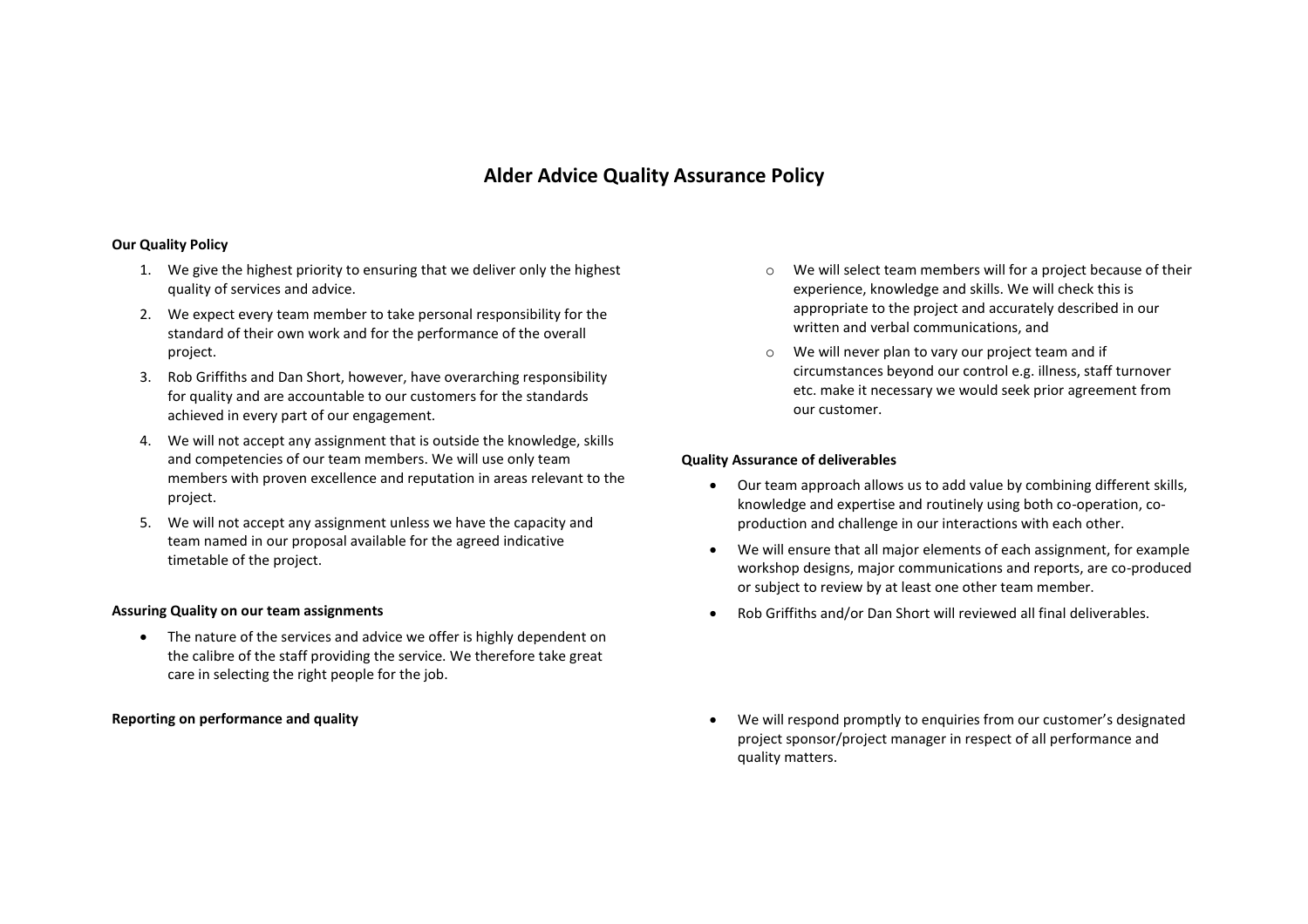- We will report on project performance and delivery at agreed milestones.
- We will not amend our method and approach without prior agreement of our customer.
- We will maintain suitable and effective project records necessary for verifying project performance and that we have met our quality standards.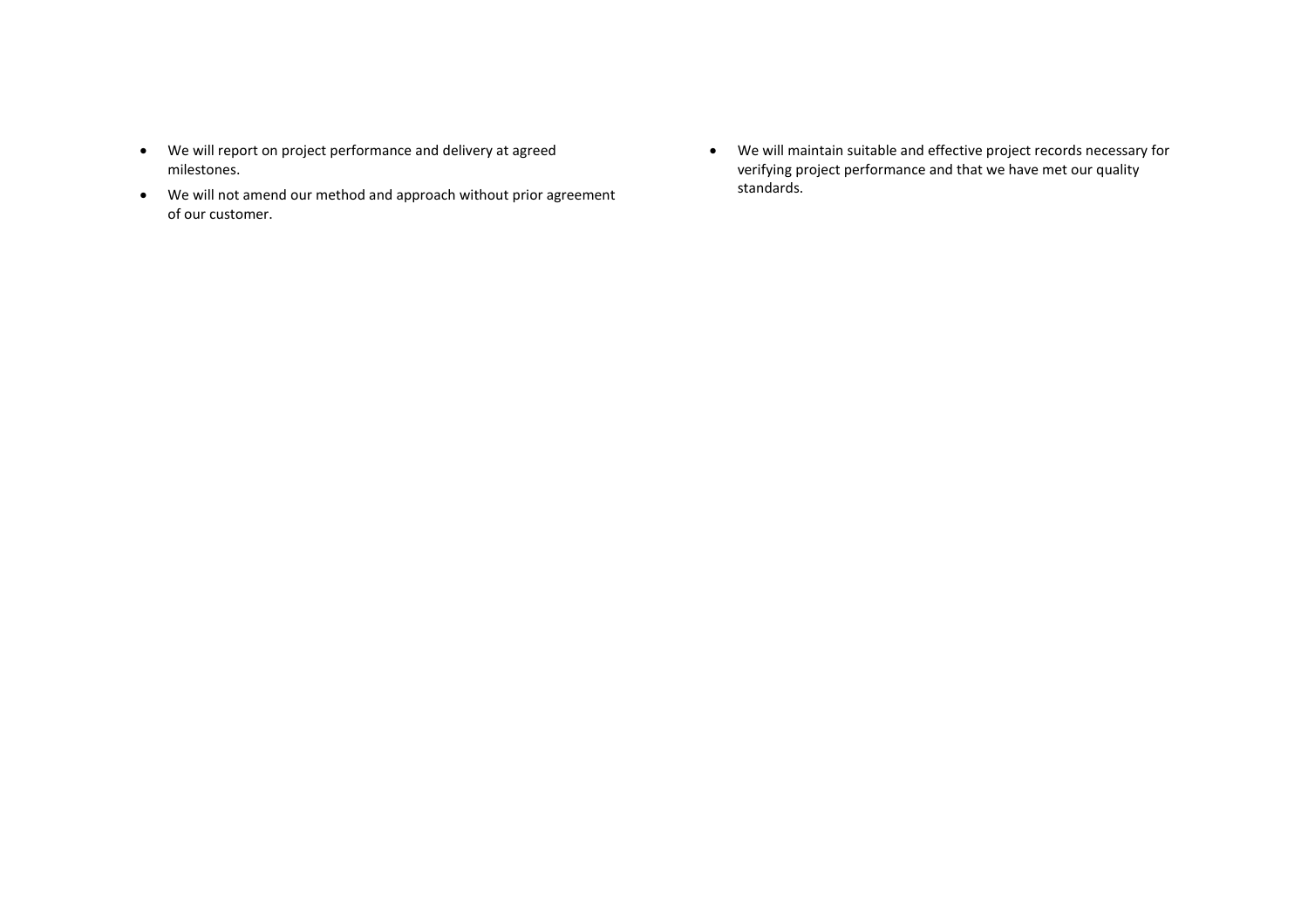

## **Alder Advice Information Governance and Confidentiality Policy**

In order to carry out our business activities and undertake assignments for our customers Alder Advice needs to gather and use certain information about individuals. These may include our own clients, people attending events or training courses organised by people in our network, suppliers and subcontractors, business contacts, associate staff and also people who are clients of our customers, for example, users of adult social care services, young people in transition from children's services, tenants of supported housing landlords and patients of health services.

Independence and integrity are essential to what we do and it is therefore necessary for us to be able to demonstrate how we maintain the confidentiality of all privileged information, whether personal or organisational information or commercially sensitive matters, that is shared with us as part of our work.

This policy describes how this personal data **must** be collected, handled and stored to meet the Alder Advice data protection standards – and to comply with the law.

#### **General Policy Statement**

Alder Advice and each of our advisers are committed to providing a confidential service to its clients. No information given to any member of Alder Advice as part of our professional services will be shared with any other organisation or individual without the client's expressed permission. For the purpose of this policy, confidentiality relates to the transmission of personal, sensitive or identifiable information about individuals or organisations (confidential information), which comes into the possession of the Alder Advice and its members through its work.

Where Alder Advice holds confidential data about its members or clients or confidential information about third parties who are themselves clients of organisations that we have contracted with, this will only be used for the purposes for which it was gathered and will not be disclosed to anyone outside of the organisation without prior permission.

All personal data will be dealt with sensitively and in the strictest confidence internally and externally.

Most Alder Advisers are members of professional associations and/or regulatory bodies. The requirements of these bodies for professional standards, also impose responsibilities in respect of data protection and confidentiality.

#### **Why this policy exists**

This data protection policy ensures that Alder Advice and anyone who delivers work on its behalf:

- Complies with data protection law and follow good practice,
- Protects the rights of staff, customers, clients of our customers, learners and partners,
- Is open about how it stores and processes individuals' data, and
- Protects itself against the risks of a data breach and mitigates the consequences if a breach did ever occur.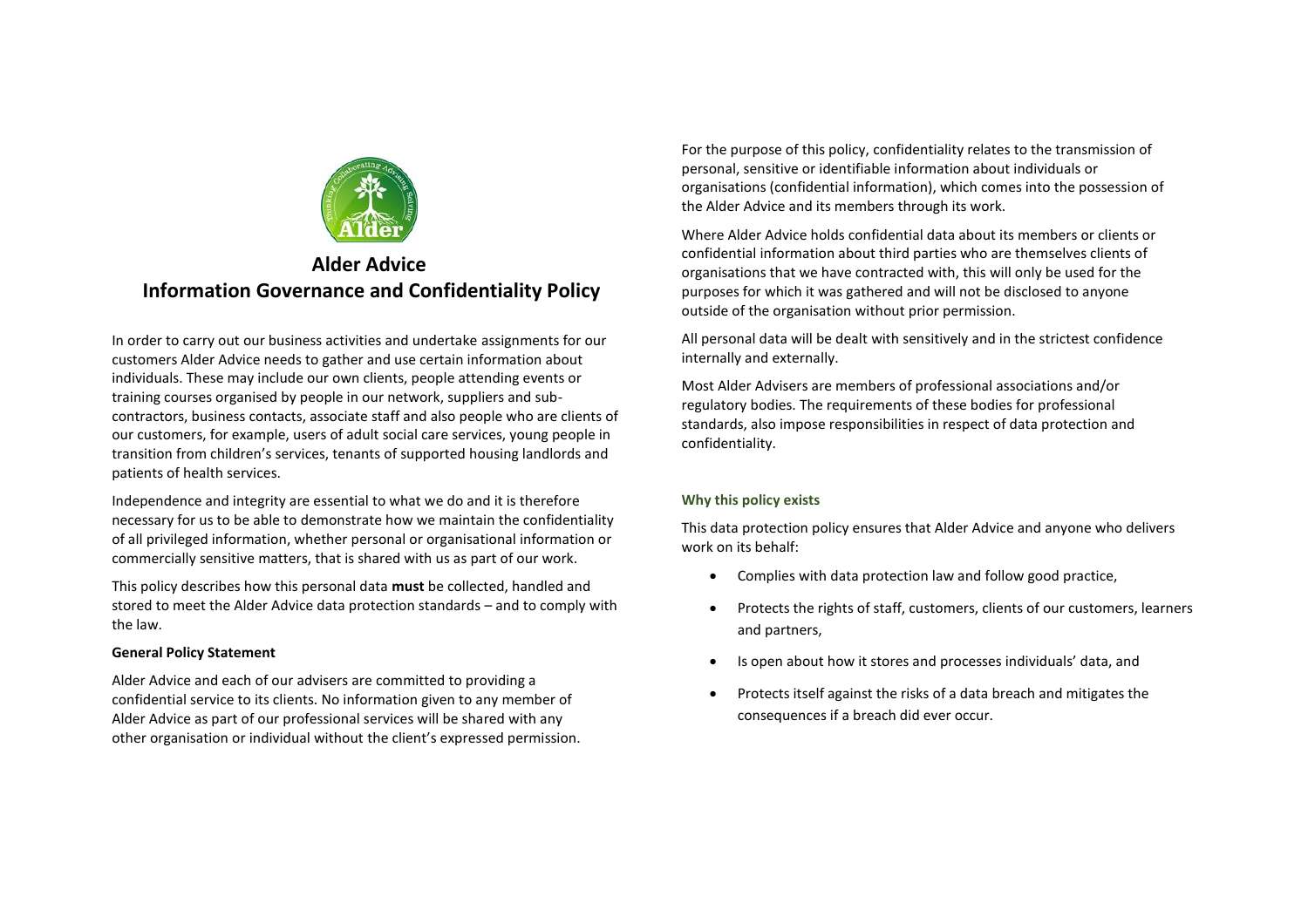#### **Data protection law**

The General Data Protection Regulations (GDPR) forms part of the data protection regime in the UK, and together with the Data Protection Act 2018 (DPA 2018) describes how organisations must collect, handle and store personal information.

These rules apply regardless of whether data is stored electronically, on paper or on other materials.

To comply with the law, personal information must be collected and used fairly, stored safely and not only disclosed in line with the law.

The GDPR and DPA 2018 are underpinned by six important primary principles. These say that data must be treated in a way that is:

#### 1. Lawful, fair and transparent

There has to be legitimate grounds for collecting the data and it must not have a negative effect on the person or be used in a way they wouldn't expect.

#### 2. Limited for its purpose

Data should be collected for specified and explicit purposes and not used in a way someone wouldn't expect.

#### 3. Adequate and necessary

It must be clear why the data is being collected and what will be done with it. Unnecessary data or information without any purpose should not be collected.

#### 4. Accurate

Reasonable steps must be taken to keep the information up to date and to change it if it is inaccurate.

#### 5. Not kept longer than needed

Data should not be kept for longer than is needed, and it must be properly destroyed or deleted when it is no longer used or goes out of date.

#### 6. Integrity and confidentiality

Data should be processed in a way that ensures appropriate security, including protection against unauthorised or unlawful processing, loss, damage or destruction, and kept safe and secure.

A further principle, the accountability principle, requires each individual to take responsibility for what is done with personal data and compliance with the other principles and to have appropriate measures and records in place to be able to demonstrate your compliance.

#### **Policy scope**

This policy apples to:

- All staff, sub-contractors, associates and partners of Alder Advice
- All contractors, suppliers and other people working on behalf of Alder Advice

It applies to all data that Alder Advice holds relating to identifiable individuals, even if the information technically falls outside of the Data Protection Act 1998. Data may include:

- Names of individuals
- Postal addresses
- Email addresses
- Telephone numbers
- AND any other information relating to individuals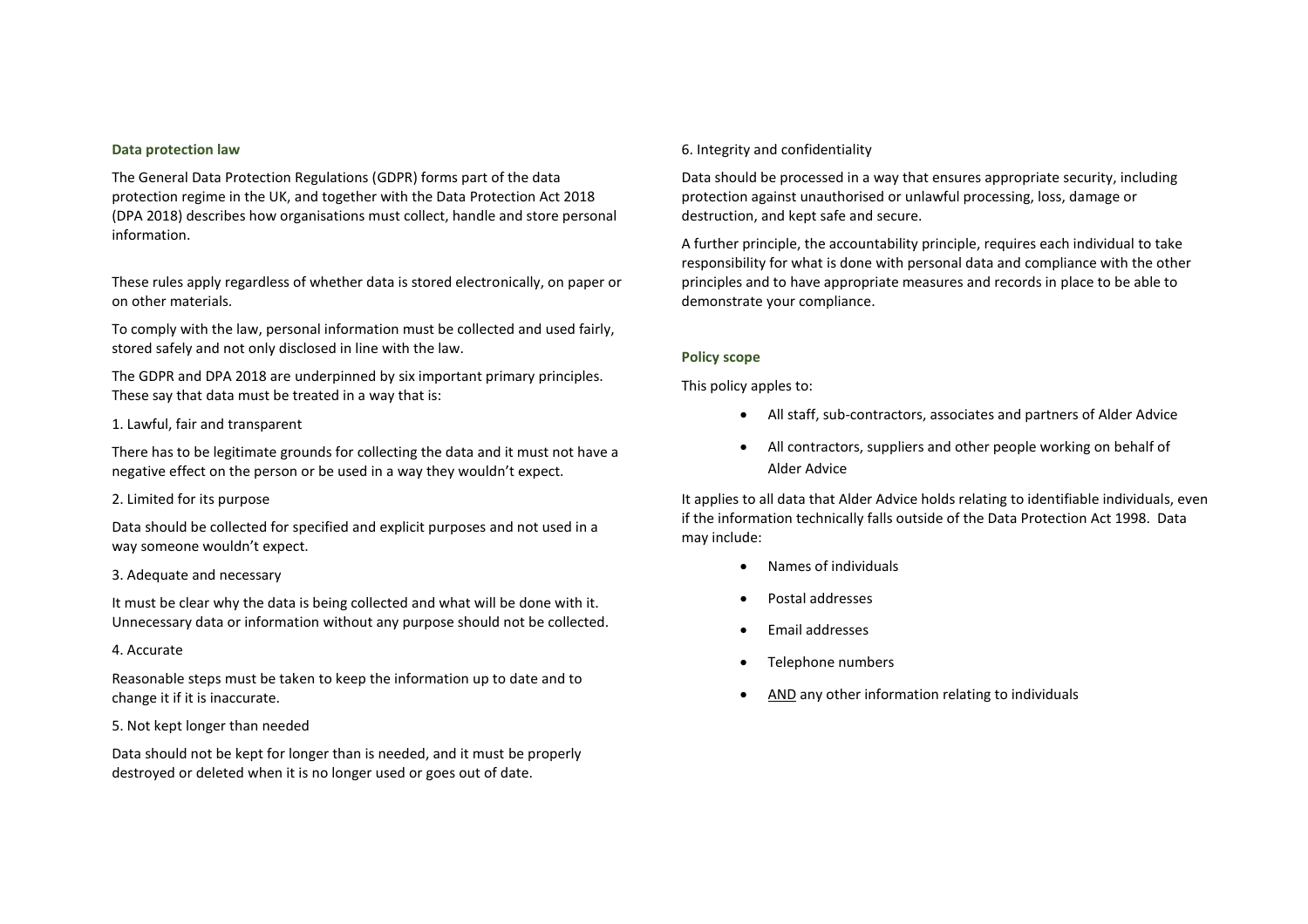#### **Data protection risks**

This policy helps to protect Alder Advice from some very real data security risks, including

- Breaches of confidentiality. For instance, information being given out inappropriately, and
- Unauthorised access to sensitive data.

#### **Responsibilities**

Everyone who works for or with Alder Advice has a personal responsibility for ensuring data is collected, stored and handled appropriately.

Each individual and team that handles personal data must ensure that it is handled and processed in line with this policy and data protection principles.

However, Dan Short (Director) and Rob Griffiths (Director) have key areas of responsibility. Jointly, they are ultimately responsible for ensuring that Alder Advice meets its legal obligations.

- The Directors are also responsible for:
- Ensuring all systems, services and equipment used for storing data meet acceptable security standards.
- Checking that staff, associates and partners have installed up to date security hardware and software and to check that it is functioning properly and kept up to date.
- Evaluating any third-party services the company is considering using to store or process data. For instance, cloud computing services.
- Approving any information governance statements attached to communication such as e-mails and letters.
- Addressing any data protection/ information governance queries from clients, journalists or media outlets like newspapers.
- Where necessary, working with others to ensure marketing initiatives abide by information governance principles.

The Information Governance officer for Alder Advice (Rob Griffiths) is responsible for:

- Keeping the Alder Advice staff, associates and partners updated about Information Governance responsibilities, risks and issues.
- Reviewing all Information Governance procedures and policies annually in April each year.
- Arranging Information Governance training / providing advice for the people covered by this policy.
- Handling Information Governance questions from anyone covered by this policy.
- Responding to requests from individuals to see the data Alder Advice holds about them (also called 'subject access requests').
- Checking and approving any contracts or agreements with third parties that may handle the organisation's sensitive data.
- Ensuring that if a breach was to occur the response by Alder Advice is appropriate.

General guidelines for Alder Advice staff, associates and other Partners:

• The only people able to access data covered by this policy should be those who **need it** for their work.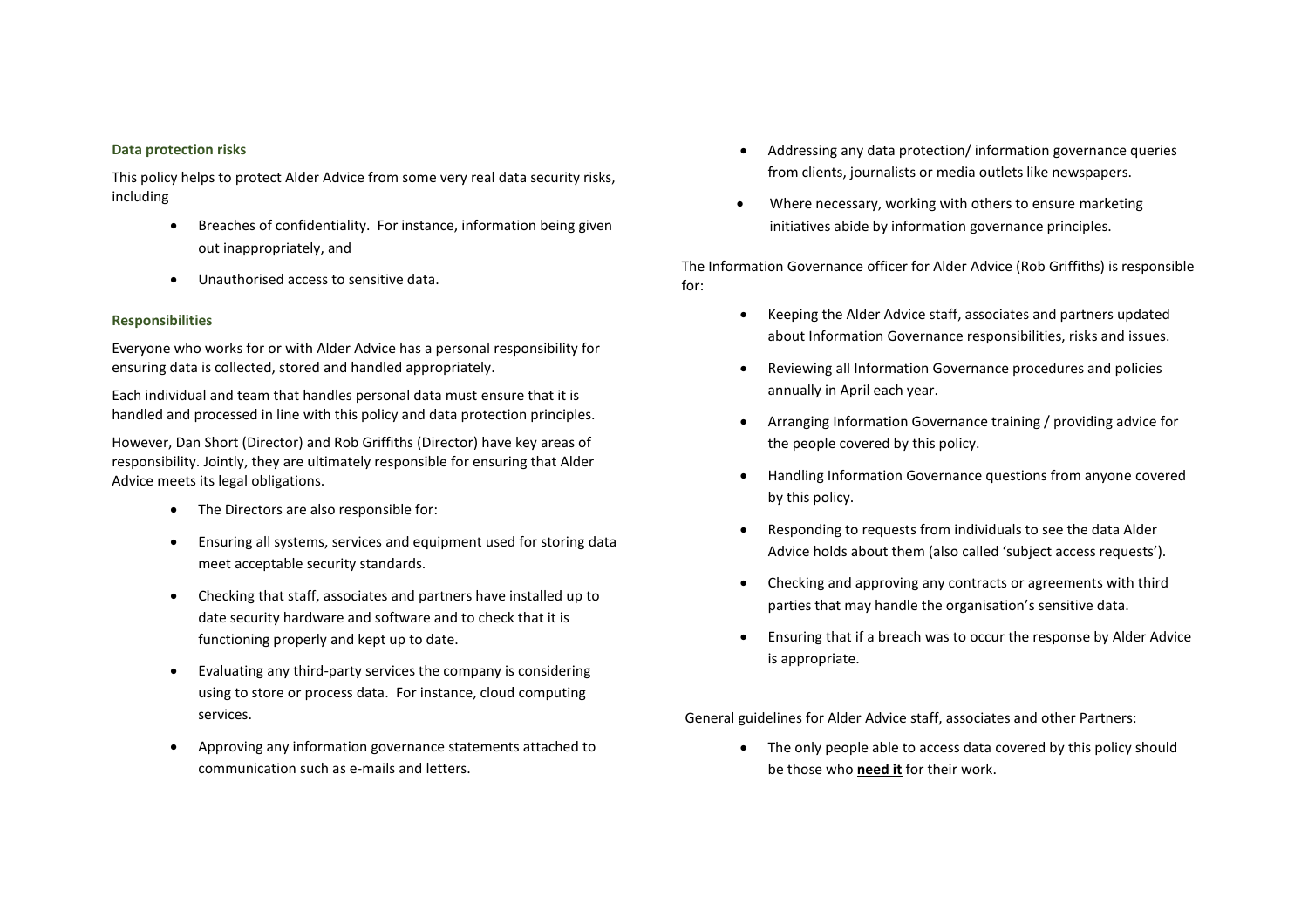- Alder Advice will ensure **all staff and associates attend training** to help them understand their responsibilities when handling data.
- All data should be **kept securely** by taking sensible precautions and following the guidelines below.
- In particular, strong passwords must be used and they should **never** be shared.
- Wherever possible we will not store any data relating to clients of our customers on our systems. Where it is necessary to view such data this will be undertaken **using secure online systems** that eliminate the need for local storage.
- Personal data should **never** be disclosed to unauthorised people, either within Alder Advice or externally.
- Data should be **regularly** (at least annually) reviewed and updated if it is out of date. If no longer required, it should be deleted and disposed of.
- Staff, Associates, Partner Organisations and any other appropriate persons should **request help from the Directors** if they are unsure of any aspect of data protection/information governance.

#### **Data storage:**

These rules describe how and where data should be safely stored. Questions about storing data safely can be directed to the Director.

#### **When data is stored on paper:**

It should be kept in a secure place where unauthorised people cannot see it. These guidelines also apply to data that is usually stored electronically, but has been printed for some reason:

- When not required, the paper or files should be kept in a **locked place, for example a locked office,** drawer or filing cabinet. Wherever possible the name of the person on file should be separated from the file and stored in another locked place, with a code used for retrieval purposes.
- Advisers should ensure paper and printouts are **not left where unauthorised people could see them** e.g. an unattended desk, on a printer or a photo copier
- Data printouts should be **shredded/disposed of securely** when no longer required.

#### **When data is stored electronically:**

Data must be protected from unauthorised access, accidental deletion and malicious hacking attempts:

- Data should be protected by **strong passwords** that are changed regularly and never shared.
- Data stored on removable media (like a memory stick, CD or DVD) should be kept **locked away securely** when not being used.
- Data should be **backed up frequently**, ideally every few hours to an approved secure Cloud. Those backups should be tested regularly, e.g. at least quarterly.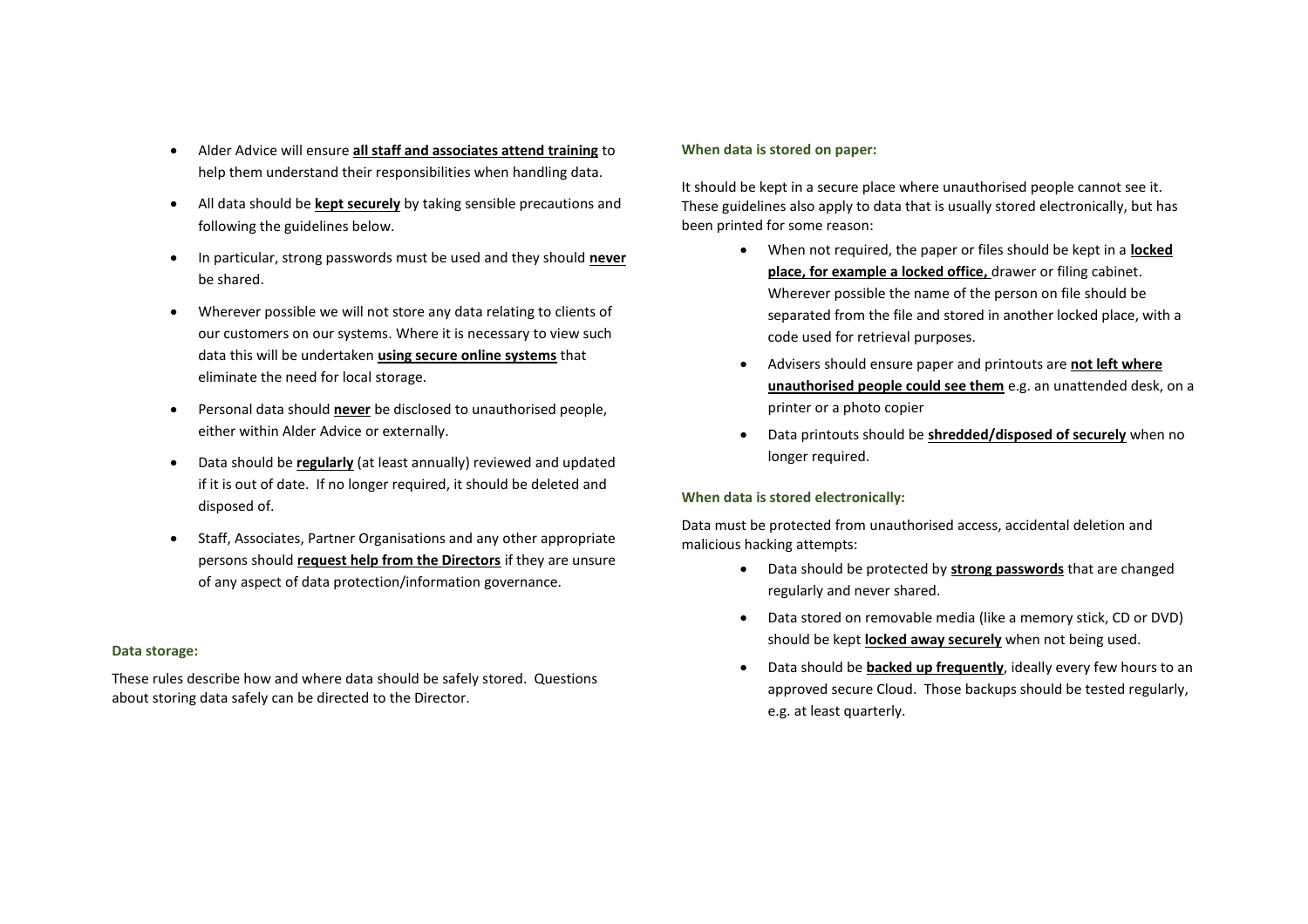• The computers of staff and associates working under the Alder Advice umbrella **must** be protected by approved and up to date security and anti-virus software.

#### **Data use**

Personal data is of no value to Alder Advice unless the business can make use of it. However, it is when personal data is accessed and used that it can be at the greatest risk of loss, corruption or theft;

- Our staff and associates computers are **always locked** when left unattended.
- Personal data should **not be shared insecurely** e.g. it should never be sent by email unless it is a secure encrypted e-mail system.
- Data **must be encrypted** before being transferred electronically.
- Personal data should **never** be transferred outside of the EEA.

Identifiable personal data is rarely required for our work. Where it is required **we expect our customers** to provide access to it through a secure web based service such as Egress Switch. Where cohort or population level data is provided, this should be in an anonymised format.

#### **Data accuracy:**

The law requires Alder Advice to take reasonable steps to ensure data is kept accurate and up to date. The more important it is that the personal data is accurate, the greater the effort Alder Advice should put into ensuring its accuracy.

It is the responsibility of all within Alder Advice who work with data to take reasonable steps to ensure it is kept as accurate and as up to date as possible. Therefore, data will be held in as few places as necessary and unnecessary new data sets should not be created.

Every opportunity should be taken to ensure data is updated. For instance, by confirming a customer's details when they call. Alder Advice will make it easy for data subjects to update the information it holds about them.

Data should be updated as inaccuracies are discovered e.g. if a customer can no longer be reached on their stored telephone number, it will be removed from our database

#### **Personal Data - Subject access requests:**

All individuals who are the subject of personal data held by Alder Advice are entitled to:

- Ask what information the company holds about them and why.
- Ask how to gain access to it.
- Be informed how to keep it up to date.
- Be informed how the Alder Advice is meeting its data protection obligations.

If an individual contacts Alder Advice requesting this information, this is called subject access request. These should be made by e-mail and addressed the data protection officer: [rob.griffiths@alderadvice.co.uk](mailto:rob.griffiths@alderadvice.co.uk) . He will:

- Aim to provide the relevant data within 28 days
- Always verify the identity of anyone making a subject access request.

#### **Disclosing data for other reasons:**

In certain circumstances, the Data Protection Act allows personal data to be disclosed to law enforcement agencies without the consent of the data subject.

Under these circumstances, Alder Advice will disclose requested data. However, the data protection officer will ensure the request is legitimate, seeking legal advice if necessary.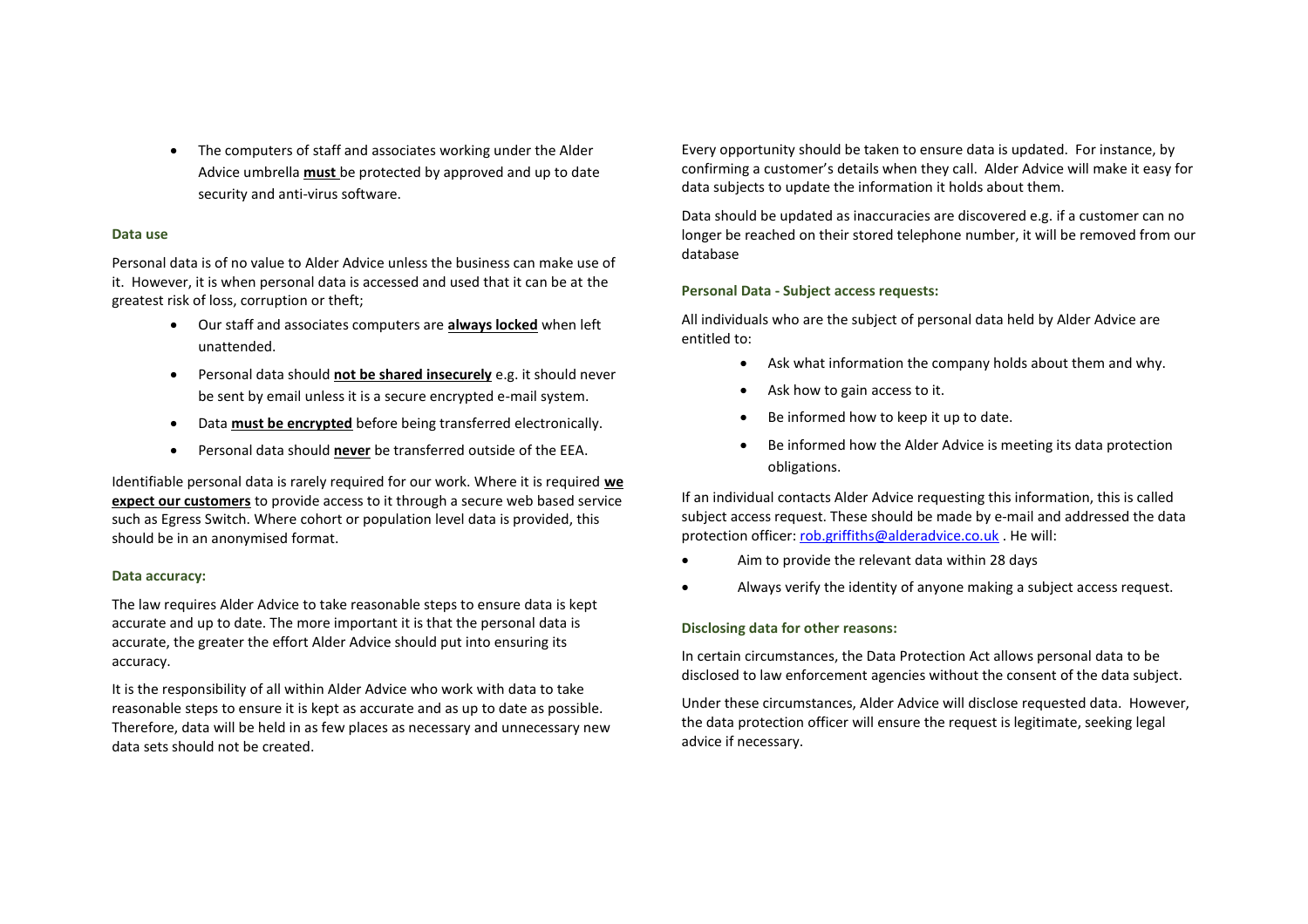#### **Providing information:**

Alder Advice aims to ensure that individuals are aware that their data is being processed, and that they understand:

- How the data is being used.
- How to exercise their rights.

Alder Advice is a trading name of New Path Consulting Limited and Highbroom Consultancy Limited, both of which are registered with the Information Commissioner's Office. In addition, each individual company or contractor working as part of Alder Advice is also registered with the Information Commissioner's Office.

This policy will be reviewed at least annually (in April each year) by the Directors, or more frequently if needed.

#### **In the event of a data/information incident:**

A data/information breach is any event or occurrence that could result in either the disclosure of confidential information to an unauthorised individual, put at risk the integrity of the system or data, or put at risk the availability of the system/services. Some data/information breach incidents may be classified as a Serious Incident Requiring Investigation (IG SIRI).

An IG SIRI is any incident which involves actual or potential failure to meet the requirements of the GDPR, Data Protection Act 2018 and/or the Common Law Duty of Confidentiality. This includes unlawful disclosure or misuse of confidential data, recording or sharing of inaccurate data, information security breaches and inappropriate invasion of people's privacy.

This definition applies irrespective of the media involved and includes both electronic media and paper records relating to any individuals.

#### **Managing data/information incidents:**

**Rob Griffiths has lead responsibility for investigating and managing information incidents** with Dan Short acting as a substitute if Rob Griffiths is not available.

#### **Alder Advice staff and associates are required to report any potential**

**data/information incident to a Director** (Rob Griffiths or Dan Short). Reportable incidents include lost or stolen equipment, actual or suspected breaches of confidentiality and near-misses. Alder Advice staff and associates are then required and support the Director to:

- Investigate further to establish if a breach has, in fact, occurred and its full extent
- Establishing root cause(s) of the breach.
- Evaluate the extent of the damage or risk to the organisation or to the confidentiality/privacy of an individual people.
- Take timely and appropriate remedial action.
- Review procedures to reduce the risk of the incident occurring again, and keeping a record of lessons learned.

#### **Recording data/information incidents:**

### **Rob Griffiths will record all suspected and actual data/information incidents** (of

all severities) in the Alder Advice data/information incident log. This will record:

- The date of the incident (if identifiable).
- The location of the incident (if identifiable).
- Who (staff/associates) involved (if identifiable and applicable).
- A description of the incident.
- Assessed level of risk associated with the incident.
- Any contributing factors.
- The action taken following this incident.
- Suggested actions to be taken to prevent a repeat of the incident.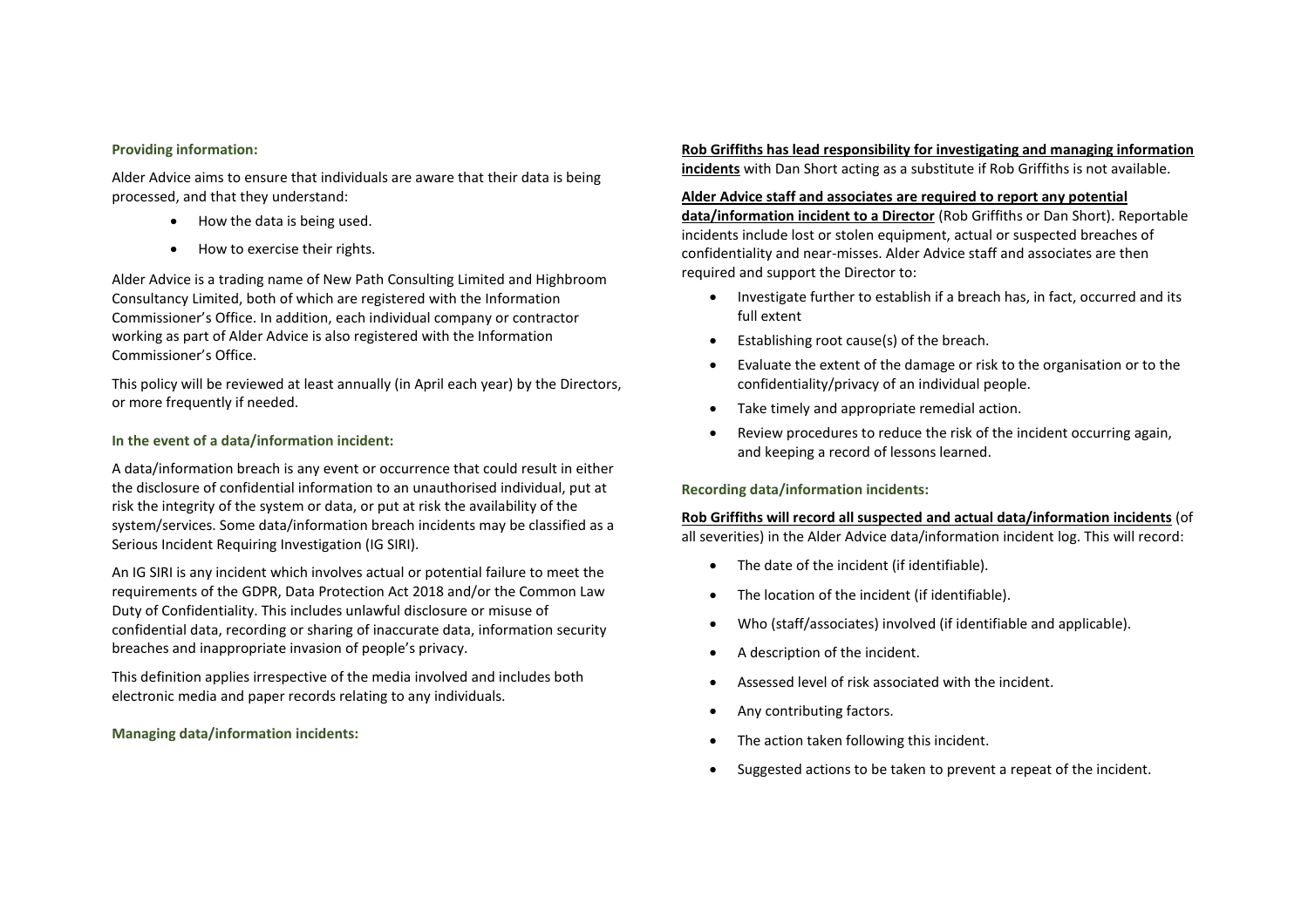• The people/organisations notified about the incident e.g. individuals whose data/confidentiality may be affected by the incident, insurers, the police, the Information Commissioner's Office and the client organisation who Alder Advice were working for.

#### **Reporting data/information incidents:**

Rob Griffiths will consider who it is appropriate to inform about each data/information incident but all SIRI would as a matter of course be reported to the client organisation that has commissioned support from Alder Advice and to the Information Commissioner.

| Date of last review/update | April 2018 |
|----------------------------|------------|
| Signature of reviewer(s)   | RG.        |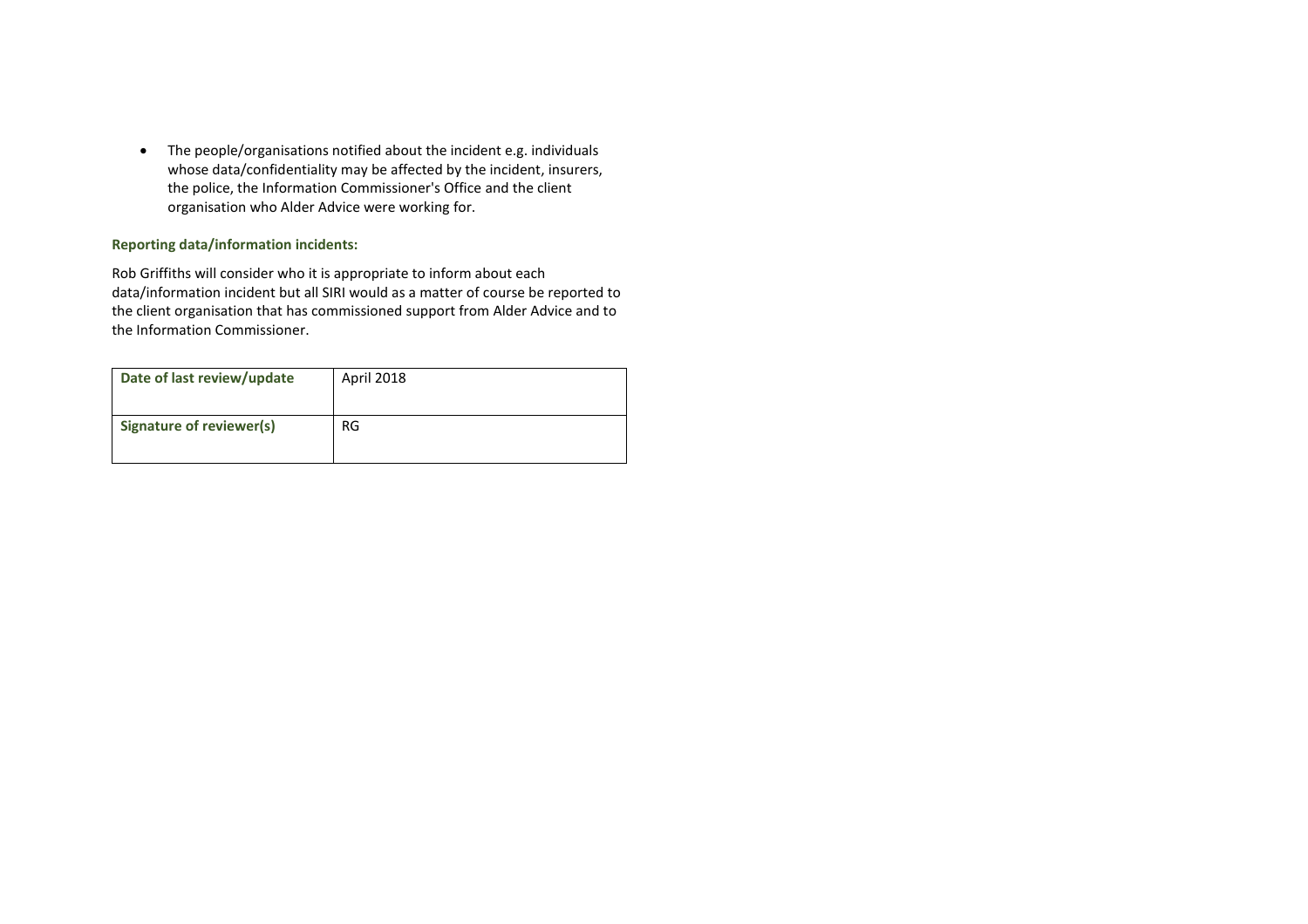

# *The undersigned all agree to adhere to the Alder Advice policies attached when working on Alder Advice projects*

| <b>Print Name</b> | Signature/Date |
|-------------------|----------------|
|                   |                |
|                   |                |
|                   |                |
|                   |                |
|                   |                |
|                   |                |
|                   |                |
|                   |                |
|                   |                |